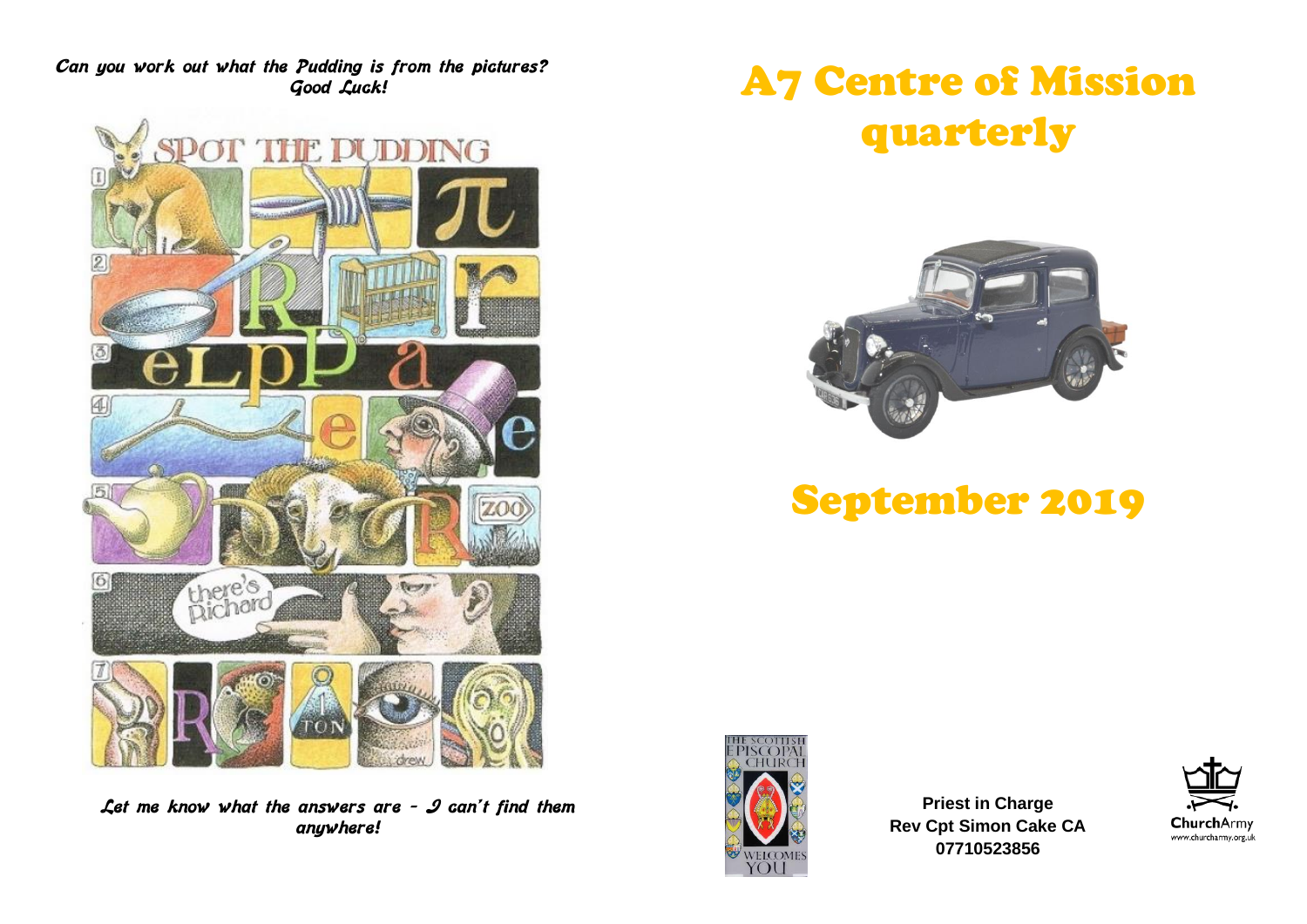#### **SIMON'S ROTA FOR A7 CENTRE OF MISSION**

This is how Simon is going to spread his time between the three churches for Sunday morning services on a three monthly rotation. He plans to be at these services regularly either as Preacher and Celebrant or a member of the congregation.

**Month 1** – starting in April 2019, July 2019 , October 2019 1st Sunday 9.00am St Peter's Sunday Squad followed by family breakfast

10.30am St Peter's Sung Eucharist

2nd Sunday 8.30am St John's, Selkirk said Holy Communion 10.30am St John's, Selkirk, Sung Communion 18.00 St Peter's, Gala Healing service

- 3rd Sunday 10.30am St Cuthbert's, Hawick, Holy Communion 16.30 St Cuthbert's, Hawick, Taize service
- 4th Sunday 16.30 St Cuthbert's , Hawick, Evensong

**Month 2** – starting in May 2019, August 2019, November 2019 1<sup>st</sup> Sunday 8.30am St John's, Selkirk said Holy Communion 10.30am St John's, Selkirk, Family Service

- 2<sup>nd</sup> Sunday 10.30am St Cuthbert's, Hawick, Holy Communion 18.00 St Peter's, Gala Healing service
- 3<sup>rd</sup> Sunday 10.30am St Peter's Sung Eucharist 16.30 St Cuthbert's, Hawick, Taize service

**Month 3** – starting in June 2019, September 2019, December 2019 1<sup>st</sup> Sunday 10.30am St Cuthbert's, Hawick, Holy Communion

2<sup>nd</sup> Sunday 10.30am St Peter's Sung Eucharist 18.00 St Peter's, Gala Healing service

3<sup>rd</sup> Sunday 10.30am St John's, Selkirk, Sung Communion/Healing service

## Knitting for Charity



Ethel has been knitting like mad to fill her table at Why Not? in Channel Street in Galashiels for the months of November, December and January with items for sale to raise funds for the Foodbank in St Peter's Church. She would be grateful for donations of wool and help from other dedicated knitters.



#### **Soup 'n' Pud lunches**

You are invited to join us at St Peter's for our monthly lunches on Saturdays between 12.00 and 2.00 12<sup>th</sup> October 16<sup>th</sup> November 14<sup>th</sup> December

#### **Services**

Sunday mornings 10.30am Holy Communion followed by tea/coffee 1<sup>st</sup> Sunday of the month 9.00am Super Squad 9.45am Family Breakfast 2<sup>nd</sup> Sunday of the month 6.00pm Healing/anointing service 3<sup>rd</sup> Tuesday of the month April - September 3.00pm Afternoon Tea service 4<sup>th</sup> Tuesday of the month during school terms  $5.30 - 7.00$ pm Messy Church Thursdays 10.00am Holy Communion service takes place in the hall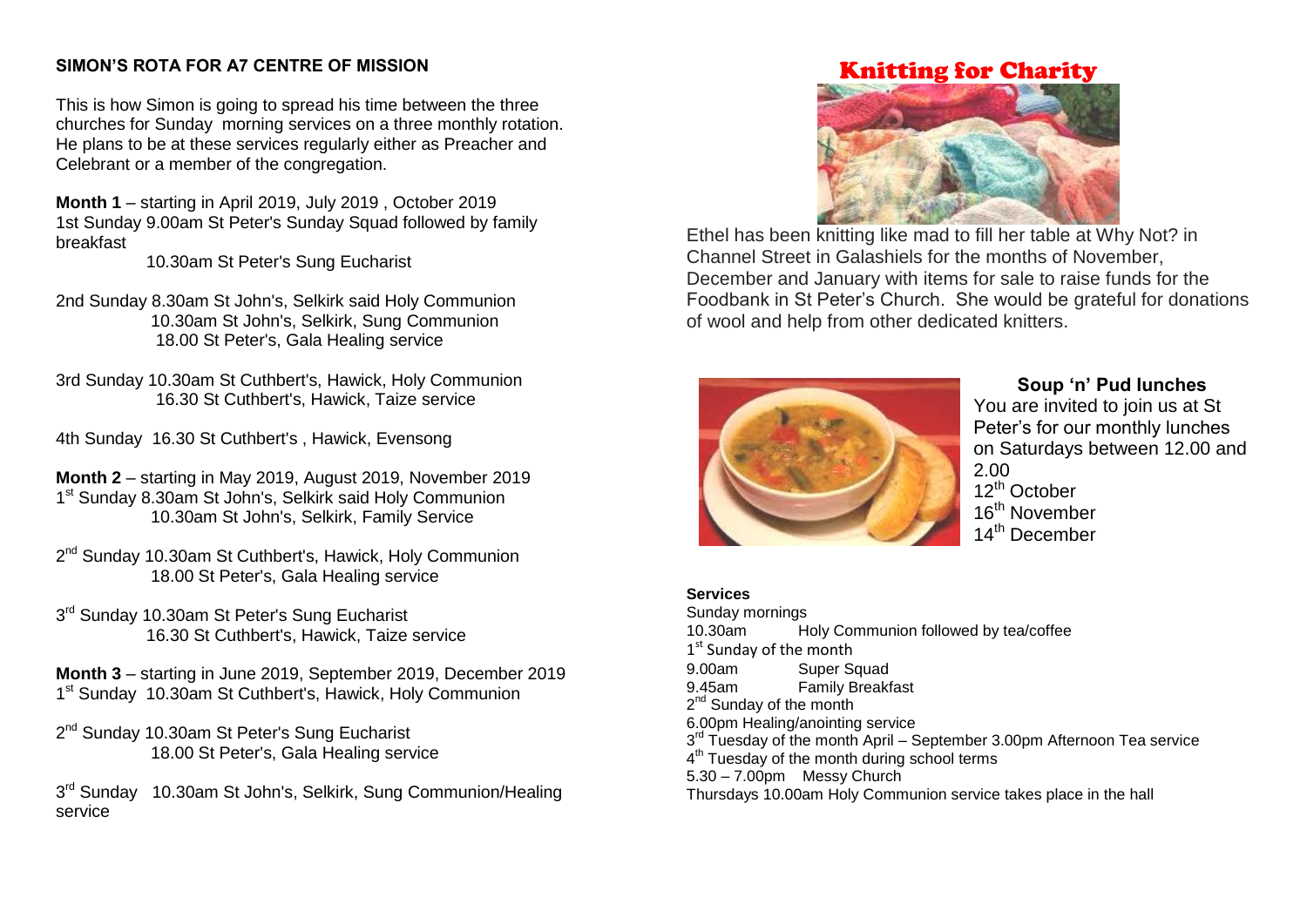

## **St Peter's**

#### **Men's Breakfast ~ September 2019**

Twelve hungry souls attended the above. The cooking was led by Simon. To start the breakfast we were offered cornflakes and fruit

juice. What followed was a mouth watering and stomach filling high calorie menu:



Scrambled eggs, Bacon, Black pudding, Sausages, Hash browns, Beans, Tomatoes, Toast, Tea or coffee

The plates were filled to overflowing and second helpings were offered. All the food was cooked perfectly by Simon, in fact some asked if he had

spent time in the Catering Corp when he was in the Army.

Our after breakfast speaker was *Keith Scott* known locally for his work with the Street Pastors and Soulspan. He spoke with humour and insight about his upbringing in the East end of London. The area offered little opportunity for improvement so Keith drifted into the local criminal community, apparently with a degree of success ~ he was never convicted of a crime! Although Keith was enjoying a good life style, he felt that his life was empty, which is when he felt he had a calling from God. He worked in a hostel for young people who lived on the local streets. Looking for further ways of extending his mission, God spoke to him and he eventually opened a religious book shop. This new mission led to more religious book shops.

Keith and his wife had always wanted to move to Scotland, which they have now done and continue God's work by being involved with Street Pastors and Soulspan. Keith's journey with God was interesting and inspirational and was enjoyed by everyone, in fact the talk eclipsed the fantastic breakfast. Another men's breakfast will be held in six to eight weeks, if you missed this one, do not miss the next one.

[http://soulspanministries.org.uk](http://soulspanministries.org.uk/) <https://www.streetpastors.org/>

**After the start of 2020 Simon's rota will change to simplify it. First Sunday St Peter's, Galashiels Second Sunday St Cuthbert's, Hawick Third Sunday St John's, Selkirk Mondays will remain his day off.**

Joint services for the churches in the A7 Centre of Mission will continue to be held on 5<sup>th</sup> Sundays followed by a bring and share lunch.

The 5<sup>th</sup> Sunday joint services in 2020 will be  $29<sup>th</sup>$  February 10.30 @ St John's, 30<sup>th</sup> May 10.30 @ St Peter's, 29<sup>th</sup> August 10.30 @ St Cuthbert's, 31<sup>st</sup> October 10.30 @ St John's There will be no services in the churches where the joint service is not taking place on those Sundays. Please make a note of these days in your diaries.

-o-o-o-o-o-o-o-o-o-o-o-o-o-o-o-o-o-o-o-o-o-o-o-o-o-o-o-o-o-o-o-o-o-

#### **Scottish Borders Emergency Faith Response Plan**

We are planning a workshop, on Wednesday  $6<sup>th</sup>$  November at Old Parish St Paul's Church Hall, Scott Crescent, Galashiels, TD1 3JU to update you with how the Emergency Faith Response Plan is unfolding and your part in it.

We will start at 10am and aim to finish at 1pm. Tea, coffee and biscuits will be provided.

If you would like to stay for informal discussions/networking please bring a packed lunch.

At present the document is at the printers and realistically you should be able to access it on SBC website mid-October.

Because of financial restraints there are only going to be 20 copies printed so we would urge you to read it on line.

Please could you inform your 'team'

Thank you for all your help

We look forward to seeing you on  $6<sup>th</sup>$  November

Blessings Joanna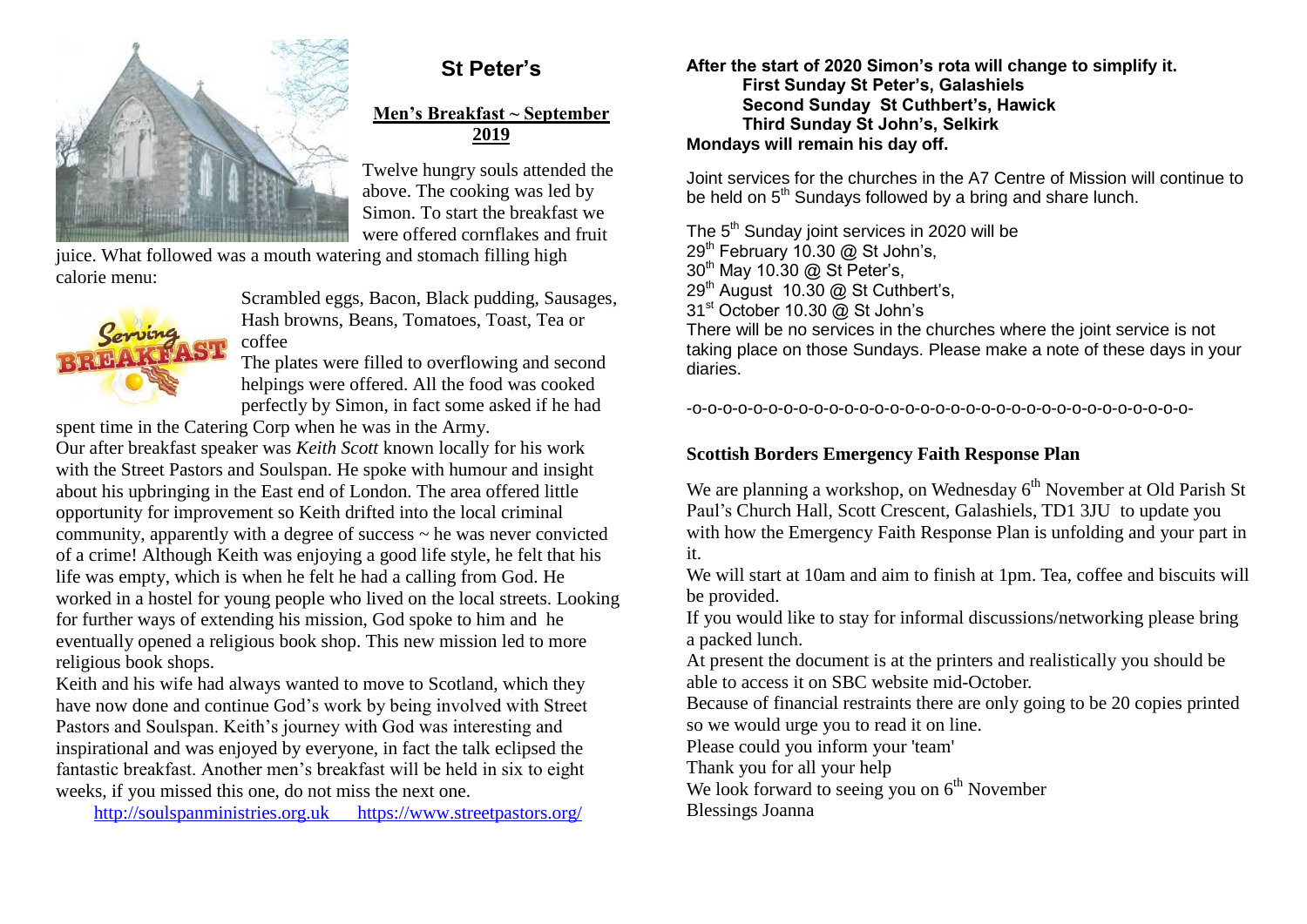### Letter from Simon

Gosh Time is really flying by. It's frightening. It only seems like yesterday that Oliver started secondary School in the Lake District of Cumbria, and here we are 6 years later living in the Borders. He's just about to start in the World of Work on an apprenticeship with BT. I Look at him and thinking gosh it won't be long now and he will probably wanting to leave home and get a place of his own. Another Chapter will begin for us. If I'm honest I'm not looking forward to that day but I know it will come. I Look at Oliver and back at photos of him in the past and boy, he's a man now.

When I Look back I've learnt so much about being a parent through him and learnt a lot from him too. It's been a joy over all. But I can't stop time or changes of life I have to learn to accept and appreciate change.

I've only been here 5 months but again I've learnt so much from everyone and the value of things and traditions like the Common Ridings bring to our communities. But even those things have changed, so I have been told by people.

It's hard to accept change especially if we are on our own. But as a Christian I have my faith that tells me God is with me every step of the way. One other thing God has given me is other people to be around me who have and do help me with accepting change. So if I stop and look to see who's around to help me it's staggering. There are loads of people from friends and neighbours and professionals in Health and Social Care. Home safety, and those who work in Police and our Armed Forces. So perhaps life isn't so hard with all these people around me and I can cope with change.

SO THANKS GOD FOR ALL THOSE WONDERFUL PEOPLE AND ALL THEY DO FOR ME.

Thank you too for being that person who has and does help me without even realising it.

Sorry if I've not shown my appreciation properly but from now I will try to. Perhaps we can all do the same with each other.

#### **Care Home services**

We will be taking services at Riverside on October 25th and at Thornfield on October 20th, November 17th and December 22nd.

Vestry meetings:November 5th, November 24th AGM Leadership Team meetings:October 13th, November 17<sup>th</sup>

Our community coffee morning is on November 9th in the Parish Church Hall 10-12am

**Local contact:** Margaret Moyes 01750 22418 [mmoyes2@gmail.com](mailto:mmoyes2@gmail.com)

#### **Good News**



www.freshstartborders.org.uk making a difference!

It was wonderful to hear that the Bishop's Lent Appeal had raised £8,876 for Fresh Start Borders, a charity based here in Selkirk that provides starter packs for homeless people setting up their first flat. Several members of St John's are Fresh Start Volunteers and we recommended the charity to the Bishop.

Thank you to everyone who donated.



#### **More good news**

We were also delighted to learn that St John's has been awarded an Eco-Congregation Scotland Bronze Award for good practice in caring for creation shown in our spiritual life, practical action and global awareness.

We were particularly commended for

the clear and effective planning for all new projects, activities and spiritual growth opportunities, involvement in achieving FT status for Selkirk, involvement with and promotion of Lend with Care, our current levels of recycling and efforts to reuse/repurpose, which are wideranging & many are local, our openness to exploring possibilities with regard to re-purposing the buiding, for extending the use of the grounds and improving the environment for wildlife, and our overall enthusiasm and commitment.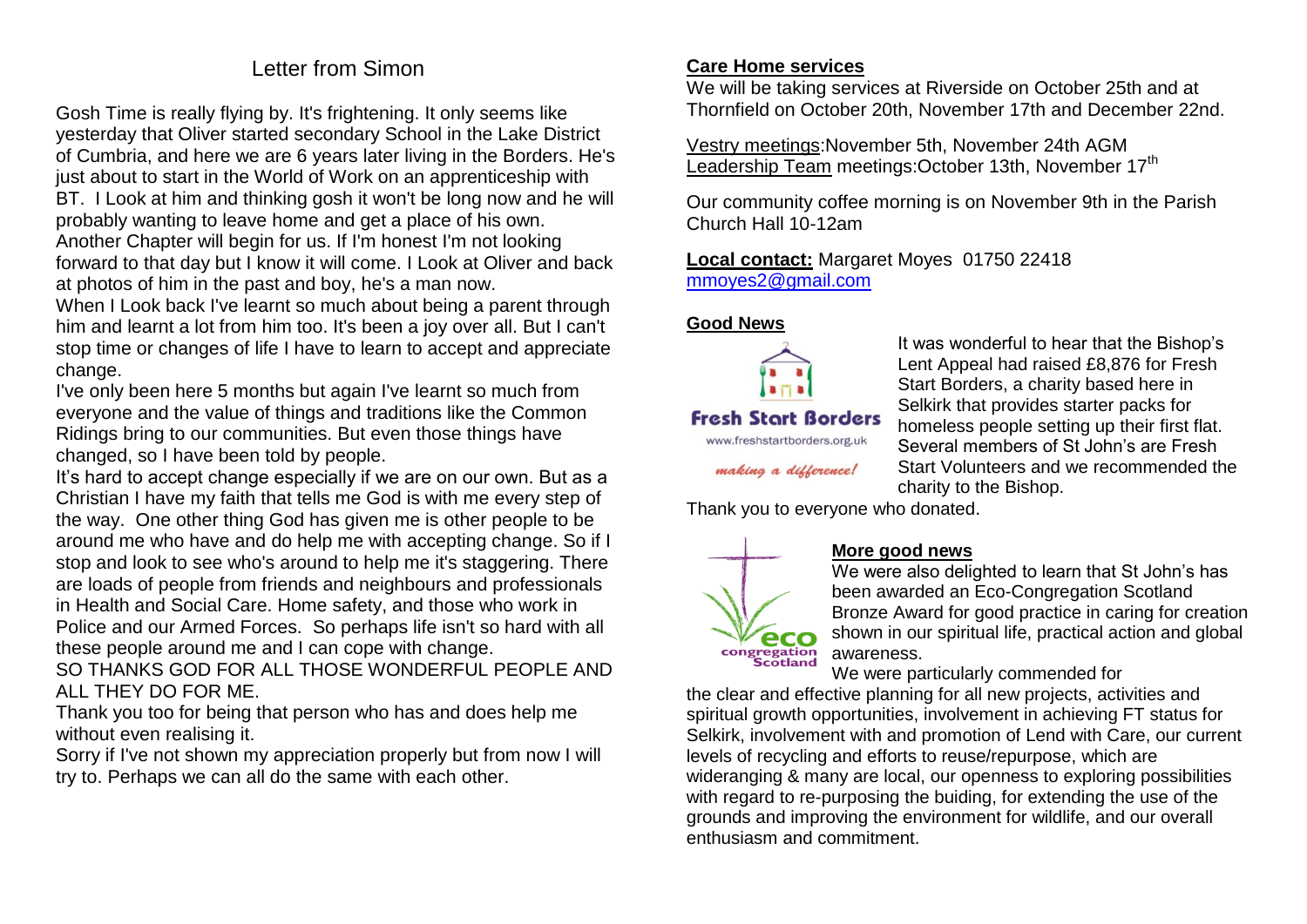

For the next few months all our services (see below) will be held in Connections, Back Row, Selkirk by kind permission of Selkirk Baptist Church. Thanks to Selkirk Community Shed for removing the pews which will be recycled into



garden benches and thanks to the Green Shed for allowing us some storage space over the next few months. There is very little parking nearby so please leave space for those who need it.

**St John's**

#### **Services October, November & December at Connections.**

Every Sunday 8.30am Holy Communion (in side room) Ist Sunday of month: 10.30am Family Communion (main hall) 2nd Sunday: 10.30am Sung Eucharist (main hall) 3<sup>rd</sup> Sunday: 10.30am Eucharist of Healing (main hall) 4<sup>th</sup> Sunday: 10.30am Sung Eucharist (main hall) Wednesday 10.00 am Informal Holy Communion (side room) We can use the kitchen for coffee after the main service and there is storage space for hymn books, communion items etc

#### **Special Services**

October 6<sup>th</sup> Harvest & Gift Day followed by lunch at The Woll October 13<sup>th</sup> Service for Homelessness Sunday

December 8<sup>th</sup> Joint Confirmation Service at St Peter's with Bishop John

December 24<sup>th</sup> Christingle Service



#### **Have you been struggling since the loss of your loved ones?**

Come and join with others who have also experienced life-changing loss through bereavement.

During **Living with Loss Retreats** we look at loss and grief from a gentle Christian perspective. Our focus is on making the best of our life in the present, and finding a way forward in the changed circumstances of our lives.

- Varied programme.
- . Open to those aged 18 and over.

. • **Living with Loss Retreats** are led by Abi May – Christian author, bereaved mother, retreat leader and educator.

#### **COMMENTS FROM PARTICIPANTS**

"The content of the bereavement sessions was excellent and the approach varied, interactive and all very clearly presented."

"I thought Abi led the sessions with sensitivity and compassion."

"This was a first class retreat which I found extremely helpful."

"I had no idea, really, what to expect this week. I am returning home feeling assured that I will survive and continue to take 'small steps' on my journey."

#### **WWW.LIVINGWITHLOSS.CO.UK**

Or contact Abi directly: livingwithloss@btinternet.com

The Rev .Simon Cake has asked us to encourage prayer within the



congregations of the three Episcopal Churches. Initially Simon approached three of us to pray regularly for the Centre of Mission and his ministry. He would like, also, small groups of two or three, in each congregation to gather together as prayer partners.

Great is the power of prayer... Shirley Douglas: St. Peter's 01896 759254 Carol Wilson: St. John's 07947 164579 Barbara Paterson: St. Cuthbert's 01450 37393